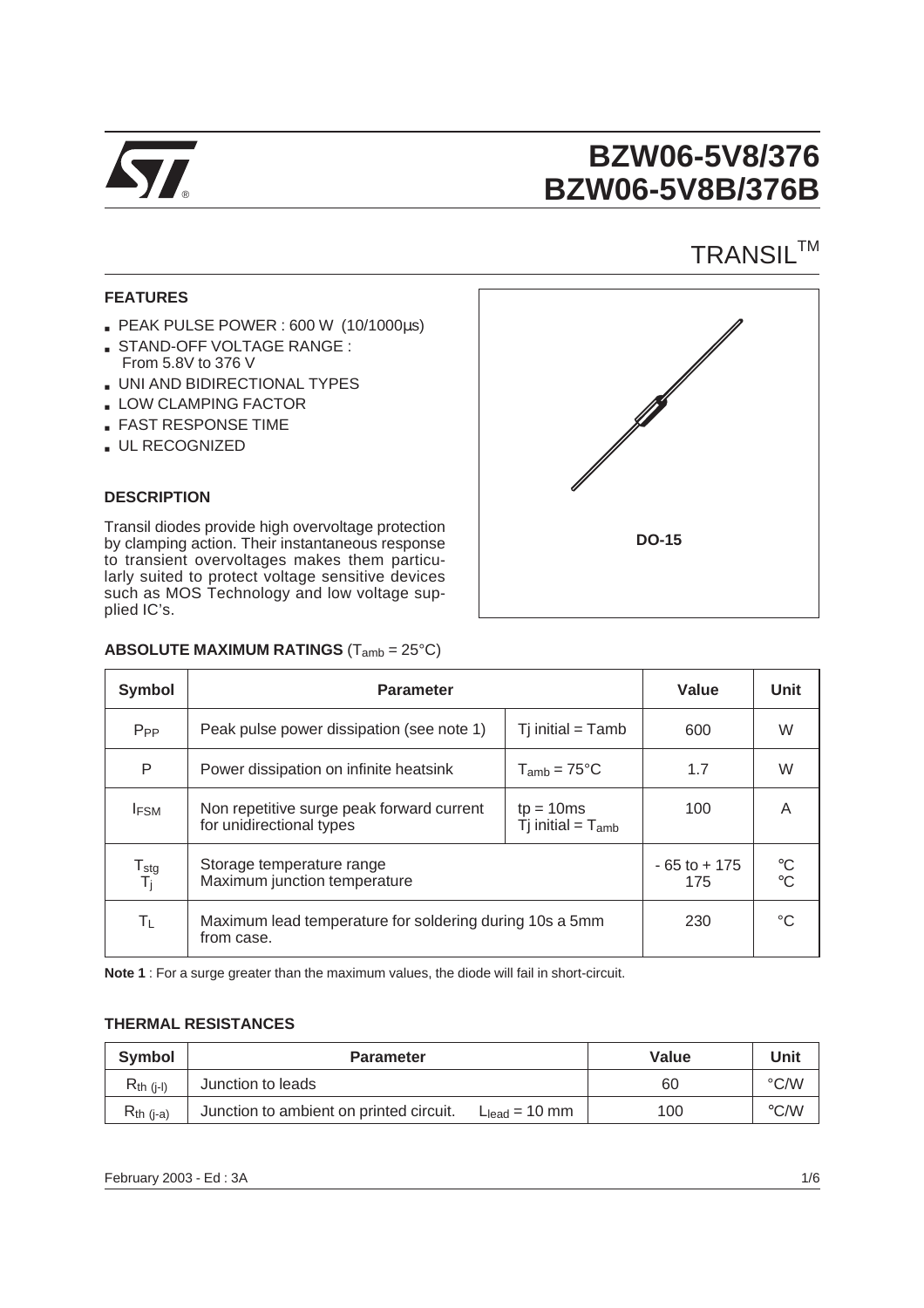### **BZW06-xx**

| <b>Symbol</b>   | <b>Parameter</b>                  |  |  |  |  |  |  |  |
|-----------------|-----------------------------------|--|--|--|--|--|--|--|
| V <sub>RM</sub> | Stand-off voltage                 |  |  |  |  |  |  |  |
| Vbr             | Breakdown voltage                 |  |  |  |  |  |  |  |
| $V_{CL}$        | Clamping voltage                  |  |  |  |  |  |  |  |
| <b>IRM</b>      | Leakage current @ V <sub>RM</sub> |  |  |  |  |  |  |  |
| <b>I</b> PP     | Peak pulse current                |  |  |  |  |  |  |  |
| $\alpha$ T      | Voltage temperature coefficient   |  |  |  |  |  |  |  |
| VF              | Forward voltage drop              |  |  |  |  |  |  |  |
|                 |                                   |  |  |  |  |  |  |  |





| <b>Types</b>     |                   | $I_{RM}$ $@$ $V_{RM}$ |        | @<br><b>V<sub>BR</sub></b><br>k |    | $V_{CL}$ $@$ $I_{PP}$ |      | $V_{CL}$ @ Ipp |      | $\alpha$ T    | C     |
|------------------|-------------------|-----------------------|--------|---------------------------------|----|-----------------------|------|----------------|------|---------------|-------|
|                  |                   | max                   |        | min                             |    | max                   |      | max            |      | max           | typ   |
|                  |                   |                       |        | note2                           |    | 10/1000µs             |      | $8/20 \mu s$   |      | note3         | note4 |
| Unidirectional   | Bidirectional     | $\mu A$               | $\vee$ | $\vee$                          | mA | V                     | Α    | $\vee$         | A    | $10^{-4}$ /°C | рF    |
| <b>BZW06-5V8</b> | <b>BZW06-5V8B</b> | 1000                  | 5.8    | 6.45                            | 10 | 10.5                  | 57.0 | 13.4           | 298  | 5.7           | 4000  |
| BZW06-6V4        | BZW06-6V4B        | 500                   | 6.4    | 7.13                            | 10 | 11.3                  | 53.0 | 14.5           | 276  | 6.1           | 3700  |
| BZW06-8V5        | <b>BZW06-8V5B</b> | 10                    | 8.5    | 9.5                             | 1  | 14.5                  | 41   | 18.6           | 215  | 7.3           | 2800  |
| <b>BZW06-10</b>  | <b>BZW06-10B</b>  | 5                     | 10.2   | 11.4                            | 1  | 16.7                  | 36.0 | 21.7           | 184  | 7.8           | 2300  |
| <b>BZW06-13</b>  | <b>BZW06-13B</b>  | 5                     | 12.8   | 14.3                            | 1  | 21.2                  | 28.0 | 27.2           | 147  | 8.4           | 1900  |
| <b>BZW06-15</b>  | <b>BZW06-15B</b>  | 1                     | 15.3   | 17.1                            | 1  | 25.2                  | 24.0 | 32.5           | 123  | 8.8           | 1600  |
| BZW06-19         | <b>BZW06-19B</b>  | 1                     | 18.8   | 20.9                            | 1  | 30.6                  | 19.6 | 39.3           | 102  | 9.2           | 1350  |
| <b>BZW06-20</b>  | <b>BZW06-20B</b>  | 1                     | 20.5   | 22.8                            | 1  | 33.2                  | 18.0 | 42.8           | 93   | 9.4           | 1250  |
| BZW06-23         | <b>BZW06-23B</b>  | 1                     | 23.1   | 25.7                            | 1  | 37.5                  | 16.0 | 48.3           | 83   | 9.6           | 1150  |
| <b>BZW06-26</b>  | <b>BZW06-26B</b>  | 1                     | 25.6   | 28.5                            | 1  | 41.5                  | 14.5 | 53.5           | 75   | 9.7           | 1075  |
| <b>BZW06-28</b>  | <b>BZW06-28B</b>  | 1                     | 28.2   | 31.4                            | 1  | 45.7                  | 13.1 | 59.0           | 68   | 9.8           | 1000  |
| BZW06-31         | <b>BZW06-31B</b>  | 1                     | 30.8   | 34.2                            | 1  | 49.9                  | 12.0 | 64.3           | 62   | 9.6           | 950   |
| BZW06-33         | <b>BZW06-33B</b>  | 1                     | 33.3   | 37.1                            | 1  | 53.9                  | 11.1 | 69.7           | 57   | 10.0          | 900   |
| <b>BZW06-40</b>  | <b>BZW06-40B</b>  | 1                     | 40.2   | 44.7                            | 1  | 64.8                  | 9.3  | 84             | 48   | 10.1          | 800   |
| <b>BZW06-48</b>  | <b>BZW06-48B</b>  | 1                     | 47.8   | 53.2                            | 1  | 77.0                  | 7.8  | 100            | 40   | 10.3          | 700   |
| <b>BZW06-58</b>  | <b>BZW06-58B</b>  | 1                     | 58.1   | 64.6                            | 1  | 92.0                  | 6.5  | 121            | 33   | 10.4          | 625   |
| <b>BZW06-70</b>  | <b>BZW06-70B</b>  | 1                     | 70.1   | 77.9                            | 1  | 113                   | 5.3  | 146            | 27.0 | 10.5          | 550   |
| <b>BZW06-85</b>  | <b>BZW06-85B</b>  | 1                     | 85.5   | 95.0                            | 1  | 137                   | 4.4  | 178            | 22.5 | 10.6          | 500   |
| BZW06-102        | BZW06-102B        | 1                     | 102    | 114                             | 1  | 165                   | 3.6  | 212            | 19.0 | 10.7          | 450   |
| BZW06-128        | BZW06-128B        | 1                     | 128    | 143                             | 1  | 207                   | 2.9  | 265            | 15.0 | 10.8          | 400   |
| BZW06-154        | <b>BZW06-154B</b> | 1                     | 154    | 171                             | 1  | 246                   | 2.4  | 317            | 12.6 | 10.8          | 360   |
| BZW06-171        | BZW06-171B        | 1                     | 171    | 190                             | 1  | 274                   | 2.2  | 353            | 11.3 | 10.8          | 350   |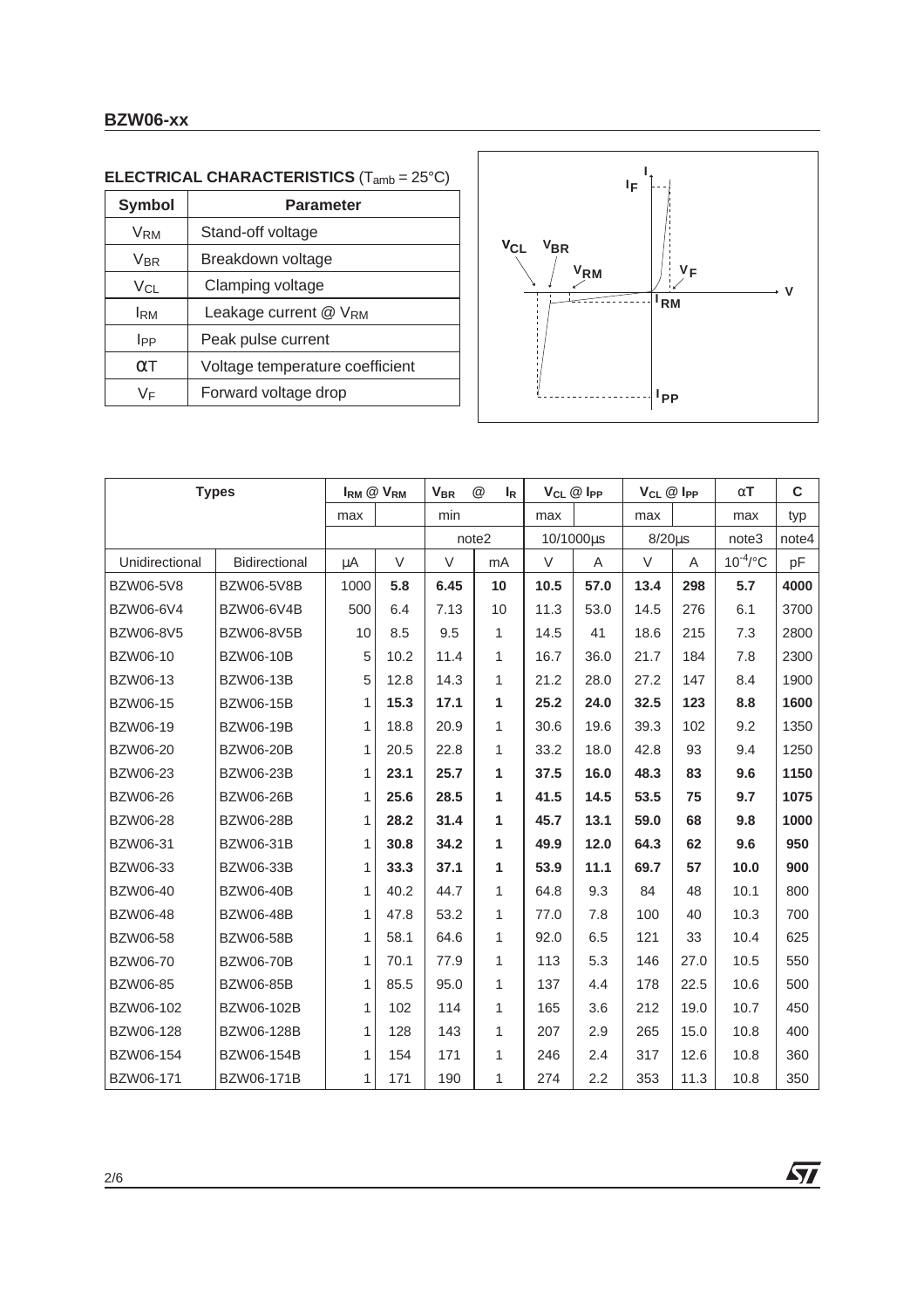| <b>Types</b>   |                      |    | $I_{RM}$ $@$ $V_{RM}$ | $^{\textregistered}$<br><b>V<sub>BR</sub></b><br><b>IR</b> |    | $V_{CL}$ $@$ $I_{PP}$ |     | $V_{CL}$ $@$ $\n  PP$ |      | $\alpha$ T    | C     |
|----------------|----------------------|----|-----------------------|------------------------------------------------------------|----|-----------------------|-----|-----------------------|------|---------------|-------|
|                |                      |    |                       | min                                                        |    | max                   |     | max                   |      | max           | typ   |
|                |                      |    |                       | note2                                                      |    | 10/1000us             |     | $8/20u$ s             |      | note3         | note4 |
| Unidirectional | <b>Bidirectional</b> | μA | V                     | V                                                          | mA | V                     | A   | V                     | A    | $10^{-4}$ /°C | pF    |
| BZW06-188      | <b>BZW06-188B</b>    | 1  | 188                   | 209                                                        | 1  | 328                   | 2.0 | 388                   | 10.3 | 10.8          | 330   |
| BZW06-213      | BZW06-213B           | 1  | 231                   | 237                                                        | 1  | 344                   | 2.0 | 442                   | 9.0  | 11.0          | 310   |
| BZW06-256      | BZW06-256B           | 1  | 256                   | 285                                                        | 1  | 414                   | 1.6 | 529                   | 7.6  | 11.0          | 290   |
| BZW06-273      | BZW06-273B           | 1  | 273                   | 304                                                        | 1  | 438                   | 1.6 | 564                   | 7.1  | 11.0          | 280   |
| BZW06-299      | BZW06-299B           | 1  | 299                   | 332                                                        | 1  | 482                   | 1.6 | 618                   | 6.5  | 11.0          | 270   |
| BZW06-342      | BZW06-342B           | 1  | 342                   | 380                                                        | 1  | 548                   | 1.3 | 706                   | 5.7  | 11.0          | 360   |
| BZW06-376      | <b>BZW06-376B</b>    |    | 376                   | 418                                                        | 1  | 603                   | 1.3 | 776                   | 5.7  | 11.0          | 350   |



**Note 2 :** Pulse test:  $tp < 50$  ms.

**Note 3 :**  $\Delta VBR = \alpha T^*$  (Tamb - 25) \* VBR(25°C)

**Note 4 :**  $\forall R = 0 \forall$ ,  $F = 1$  MHz. For bidirectional types, capacitance value is divided by 2

**Fig. 1:** Peak pulse power dissipation versus initial junction temperature (printed circuit board).



 $\sqrt{27}$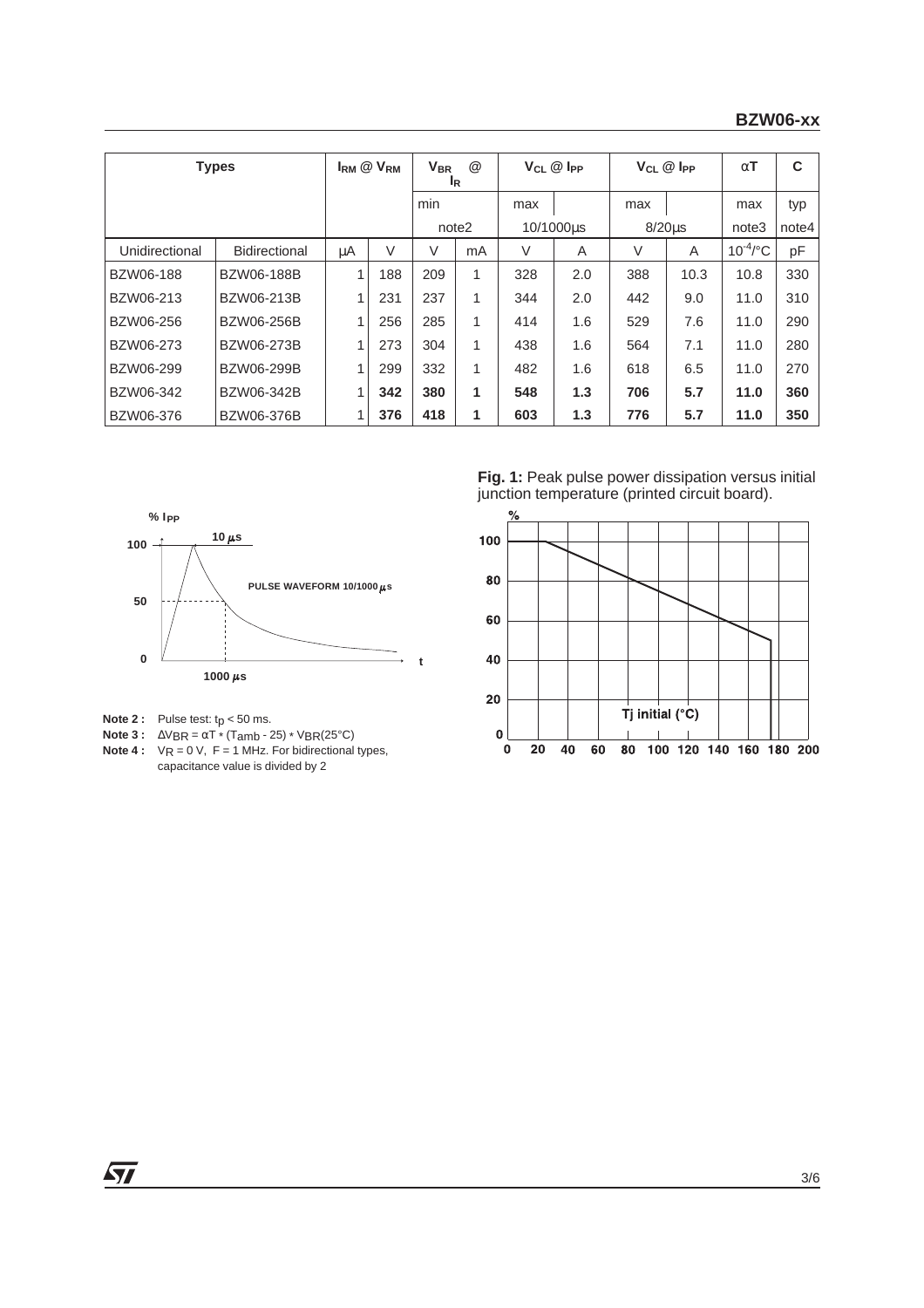

**Fig. 2 :** Peak pulse power versus exponential pulse duration.



For intermediate voltages, extrapolate the given results.

**Ayy**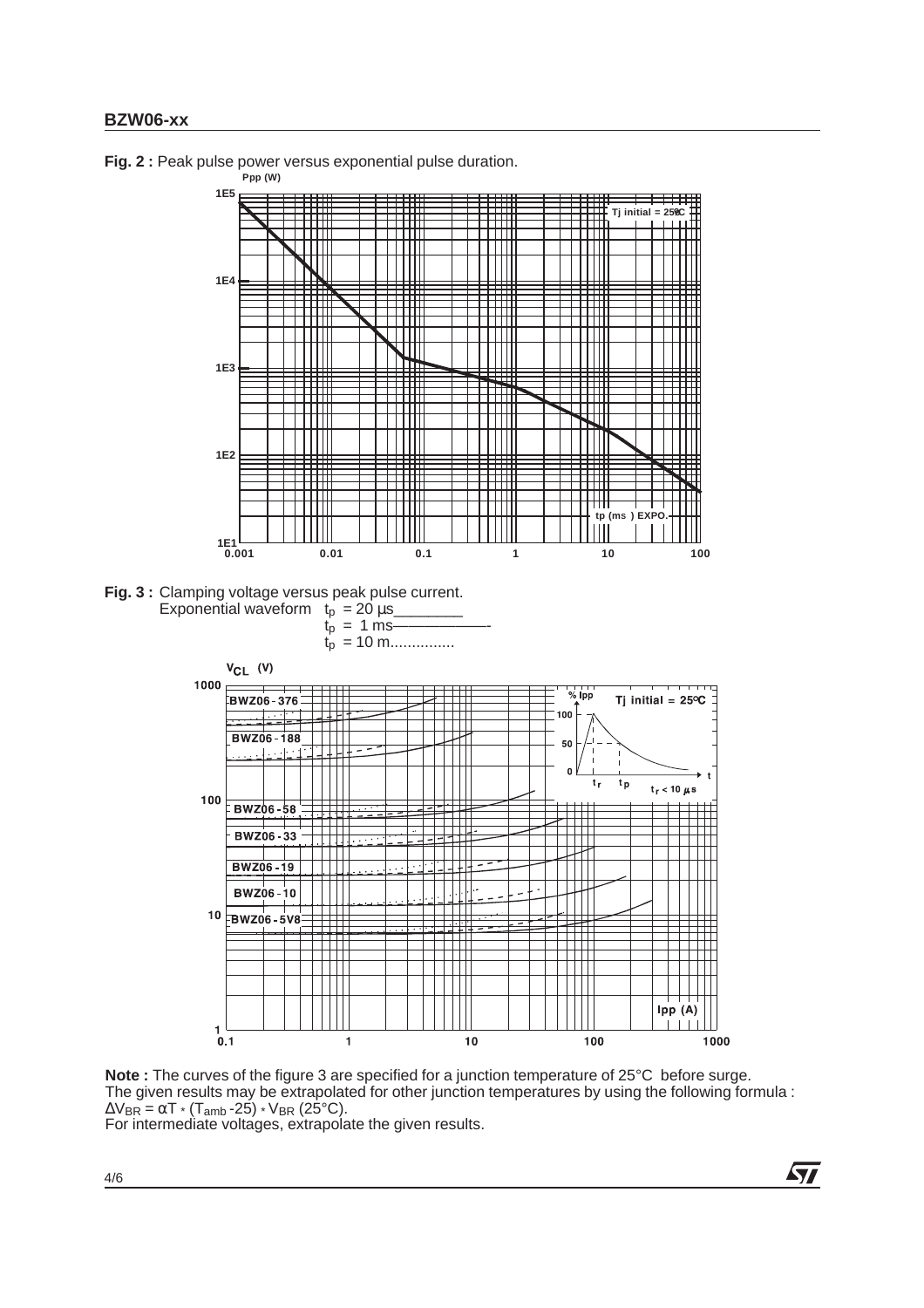**Fig. 4a :** Capacitance versus reverse applied voltage for unidirectional types (typical values).



**Fig. 5 :** Peak forward voltage drop versus peak forward current (typical values for unidirectional types).



**Fig. 7 :** Relative variation of leakage current versus junction temperature.



57

**Fig. 4b :** Capacitance versus reverse applied voltage for bidirectional types (typical values).



**Fig. 6 :** Transient thermal impedance junction ambient versus pulse duration (For FR4 PC Board with  $L$  lead = 10mm).